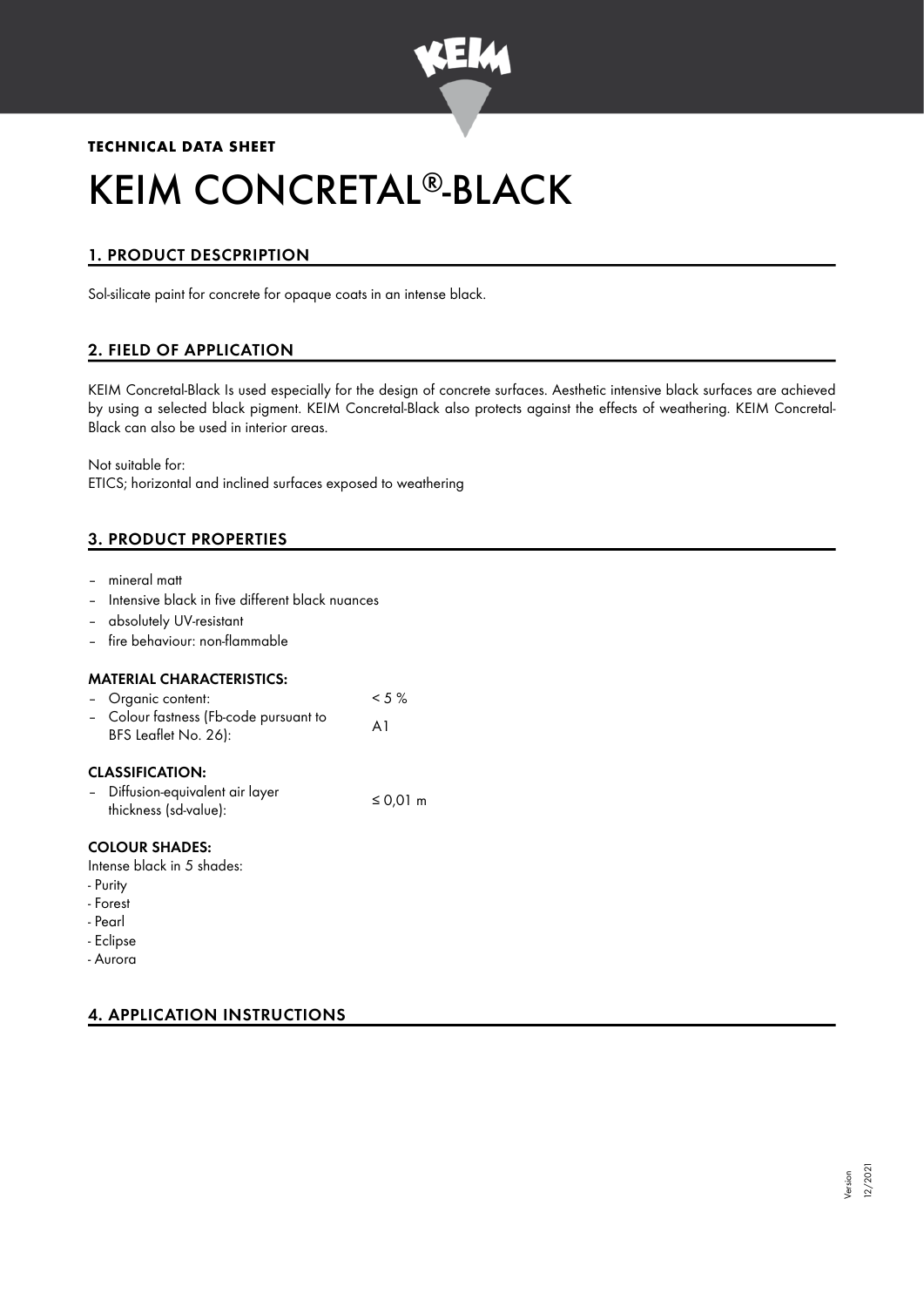#### SUBSTRATE PREPARATION:

#### The substrate must be dry, sound, clean and free of any

loose material, dust, oil and other substances with a separating effect. Defective, organically bound existing coatings must be completely removed. In case of new concrete structures, any shuttering oil residues must be removed with KEIM Betonschnellreiniger (concrete cleaner). Clean, strong concrete requires no pretreatment. Highly absorbent substrates or surfaces exposed to severe weather may be provided with a water-repellent, hydrophobic treatment. The subsequent base coat with KEIM Concretal-Black is to be applied after approx. 4 hours in the case of KEIM Silangrund and after 4 to 24 hours in the case of KEIM Silan-100. Soft, porous concrete surfaces or existing mineral coatings may be stabilised by performing a pretreatment with KEIM Concretal-Fixativ

#### APPLICATION CONDITIONS:

Ambient and substrate temperature during application and drying from ≥ 5 °C to ≤ 30 °C. Do not apply in direct sunlight or on sun-heated substrates. Protect surfaces from direct sun, wind and rain during and after application.

#### APPLICATION:

KEIM Concretal-Black can be painted, rolled or sprayed (nozzle  $\geq 435$ )

Primer coat: Apply KEIM Concretal-Black in the normal case undiluted or depending on the absorbency of the substrate, diluted up to max. 10 % with KEIM Concretal-Fixativ.

Final coat: Apply KEIM Concretal-Black undiluted.

Note: Stir the diluted KEIM Concretal-Black before and during work. Water or other materials must not be added.

#### DRYING TIME:

Can be overcoated after 12 hours at the earliest (at 23°C and 50% RH). At higher relative humidity, layer thicknesses and/ or lower temperatures, drying is delayed accordingly. After pre-treatment with KEIM Silangrund, the primer coat is to be applied after approx. 4 hours, after KEIM Silan 100 after approx. 4 - 24 hours.

#### CONSUMPTION:

#### approx. 0,38 kg/m² for two coatings.

These material consumption values are guide values for smooth substrates. Exact consumption values must be determined by means of test areas.

#### DRY FILM THICKNESS:

approx. 100 - 150 μm with two coats on a smooth substrate

#### CLEANING OF TOOLS:

Clean immediately with water.

#### 5. PACKAGING

| <b>Container content</b> | Unit of measure | Quantity on pallet | Type of container |
|--------------------------|-----------------|--------------------|-------------------|
|                          | kg              | 32                 | bucket            |
|                          | ĸg              |                    | bucket            |
| 2.5                      | ĸg              | 80                 | bucket            |

#### 6. STORAGE

| max. storage time | <b>Storage conditions</b>                            |
|-------------------|------------------------------------------------------|
| 12 months         | cool<br>frost-free<br>keep container tightly sealed. |